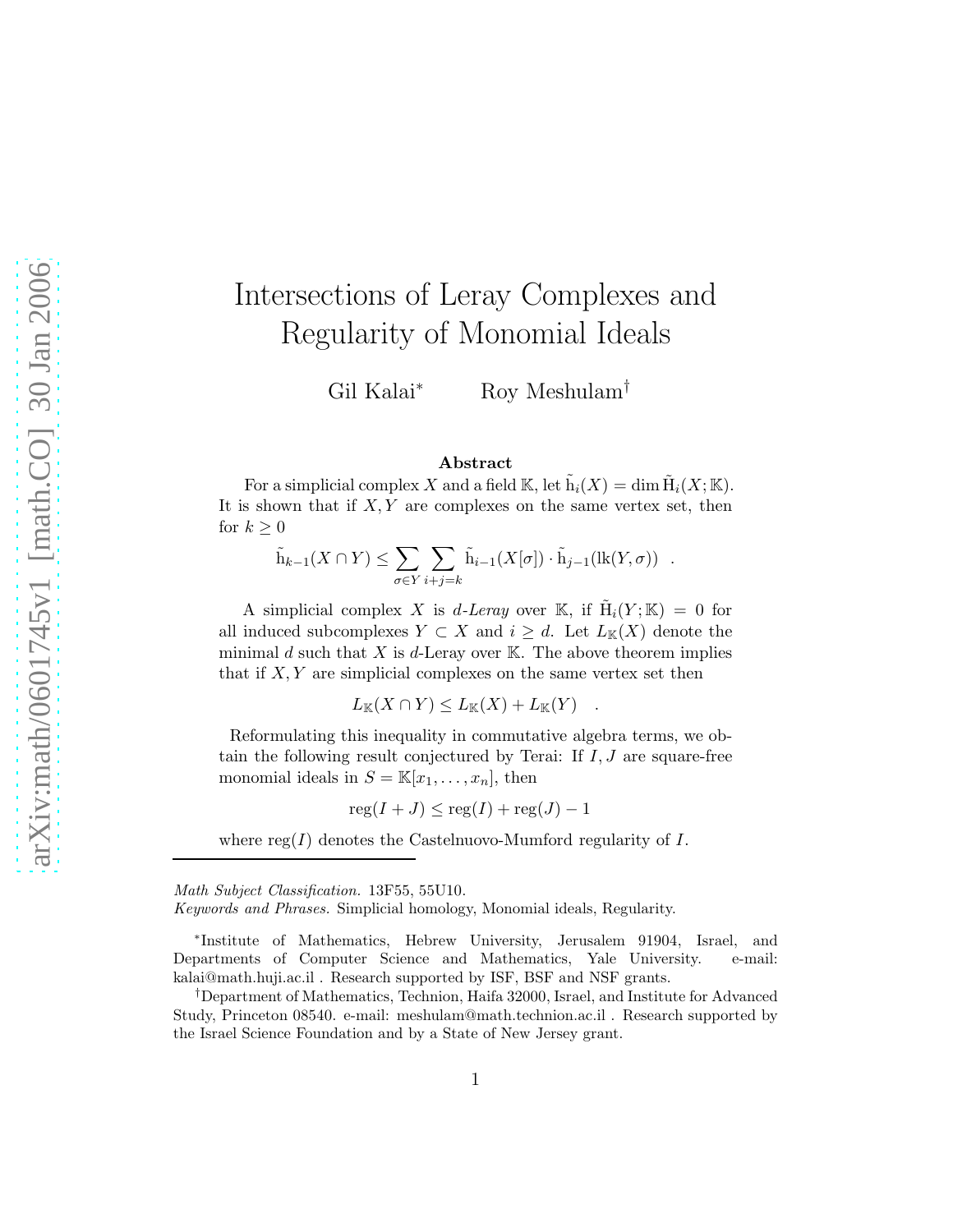# 1 Introduction

Let  $X$  be a simplicial complex on the vertex set  $V$ . The *induced* subcomplex on a subset of vertices  $S \subset V$  is  $X[S] = {\sigma \in X : \sigma \subset S}$ . Let  ${\sigma \in \mathcal{S}}$ *void complex* and let  $\{\emptyset\}$  be the *empty complex*. Any non-void complex contains  $\emptyset$  as a unique (-1)-dimensional face. The *star* of a subset  $A \subset V$ is  $St(X, A) = \{ \tau \in X : \tau \cup A \in X \}$ . The *link* of  $A \subset V$  is  $lk(X, A) =$  $\{\tau \in \text{St}(X, A) : \tau \cap A = \emptyset \}$ . If  $A \notin X$  then  $\text{St}(X, A) = \text{lk}(X, A) = \{\}.$ All homology groups considered below are with coefficients in a fixed field  $\mathbb K$ and we denote  $\tilde{h}_i(X) = \dim_{\mathbb{K}} \tilde{H}_i(X)$ . Note that  $\tilde{h}_{-1}(\{\}) = 0 \neq 1 = \tilde{h}_{-1}(\{\emptyset\}).$ Our main result is the following

Theorem 1.1. *Let* X, Y *be finite simplicial complexes on the same vertex set.* Then for  $k \geq 0$ 

$$
\tilde{\mathbf{h}}_{k-1}(X \cap Y) \le \sum_{\sigma \in Y} \sum_{i+j=k} \tilde{\mathbf{h}}_{i-1}(X[\sigma]) \cdot \tilde{\mathbf{h}}_{j-1}(\text{lk}(Y, \sigma)) \quad . \tag{1}
$$

We next discuss some applications of Theorem 1.1. A simplicial complex X is d-Leray over K if  $\tilde{H}_i(Y) = 0$  for all induced subcomplexes  $Y \subset X$  and  $i \geq d$ . Let  $L_{K}(X)$  denote the minimal d such that X is d-Leray over K. Note that  $L_K(X) = 0$  iff X is a simplex.  $L_K(X) \leq 1$  iff X is the clique complex of a chordal graph (see e.g. [11]).

The class  $\mathcal{L}_{\mathbb{K}}^d$  of d-Leray complexes over  $\mathbb{K}$  arises naturally in the context of Helly type theorems [3]. The *Helly number*  $h(\mathcal{F})$  of a finite family of sets F is the minimal positive integer h such that if  $\mathcal{K} \subset \mathcal{F}$  satisfies  $\bigcap_{K \in \mathcal{K}'} K \neq \emptyset$ for all  $\mathcal{K}' \subset \mathcal{K}$  of cardinality  $\leq h$ , then  $\bigcap_{K \in \mathcal{K}} K \neq \emptyset$ . The *nerve*  $\overline{N}(\mathcal{K})$  of a family of sets  $K$ , is the simplicial complex whose vertex set is  $K$  and whose simplices are all  $\mathcal{K}' \subset \mathcal{K}$  such that  $\bigcap_{K \in \mathcal{K}'} K \neq \emptyset$ . It is easy to see that for any field K

$$
h(\mathcal{F}) \leq 1 + L_{\mathbb{K}}(N(\mathcal{F})).
$$

For example, if  $\mathcal F$  is a finite family of convex sets in  $\mathbb R^d$ , then by the Nerve Lemma (see e.g. [2])  $N(F)$  is d-Leray over K, hence follows Helly's Theorem:  $h(\mathcal{F}) \leq d+1$ . This argument actually proves the Topological Helly Theorem: If F is a finite family of closed sets in  $\mathbb{R}^d$  such that the intersection of any subfamily of F is either empty or contractible, then  $h(\mathcal{F}) \leq d+1$ .

Nerves of families of convex sets however satisfy a stronger combinatorial property called d*-collapsibility* [11], that leads to some of the deeper extensions of Helly's Theorem. It is of considerable interest to understand which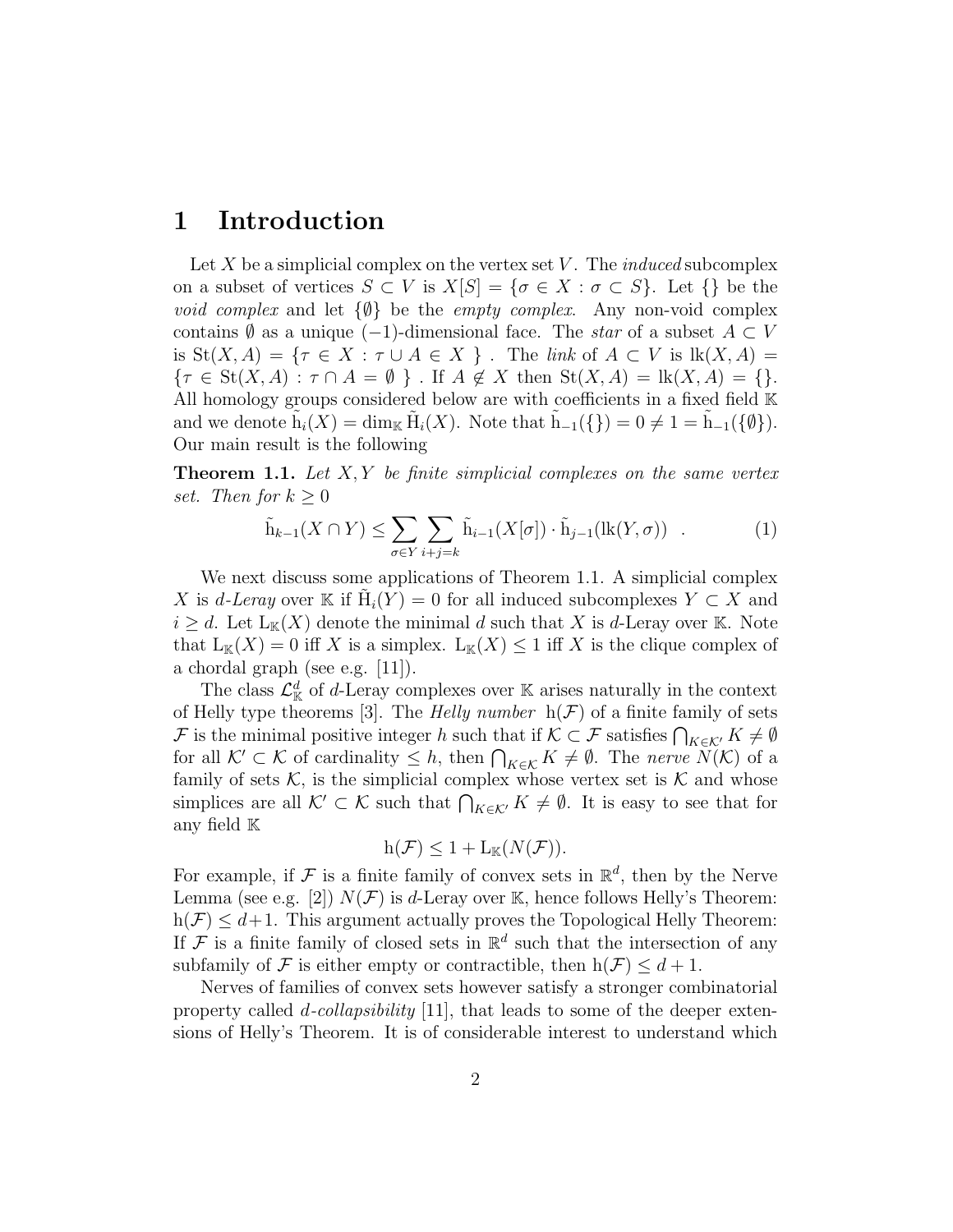combinatorial properties of nerves of families of convex sets in  $\mathbb{R}^d$  extend to arbitrary d-Leray complexes. For some recent work in this direction see [1, 6]. One consequence of Theorem 1.1 is the following

**Theorem 1.2.** Let  $X_1, \ldots, X_r$  be simplicial complexes on the same finite *vertex set. Then*

$$
L_{\mathbb{K}}\left(\bigcap_{i=1}^{r} X_{i}\right) \leq \sum_{i=1}^{r} L_{\mathbb{K}}(X_{i})
$$
\n
$$
(2)
$$

.

$$
L_{\mathbb{K}}\left(\bigcup_{i=1}^{r} X_{i}\right) \leq \sum_{i=1}^{r} L_{\mathbb{K}}(X_{i}) + r - 1 \quad . \tag{3}
$$

**Example:** Let  $V_1, \ldots, V_r$  be disjoint sets of cardinalities  $|V_i| = a_i$ , and let  $V = \bigcup_{i=1}^{r} V_i$ . Let  $\Delta(A)$  denote the simplex on vertex set A, with boundary  $\partial \Delta(A) \simeq S^{|A|-2}$ . Consider the complexes

$$
X_i = \Delta(V_1) * \cdots * \Delta(V_{i-1}) * \partial \Delta(V_i) * \Delta(V_{i+1}) * \cdots * \Delta(V_r) .
$$

Then

$$
\bigcap_{i=1}^r X_i = \partial \Delta(V_1) * \cdots * \partial \Delta(V_r) \simeq S^{\sum_{i=1}^r a_i - r - 1}
$$

and

$$
\bigcup_{i=1}^r X_i = \partial \Delta (V_1 \cup \ldots \cup V_r) \simeq S^{\sum_{i=1}^r a_i - 2}
$$

The only non-contractible induced subcomplex of  $X_i$  is  $\partial \Delta(V_i)$ , therefore  $L_{\mathbb{K}}(X_i) = a_i - 1$ . Similar considerations show that  $L_{\mathbb{K}}(\cup_{i=1}^r X_i) = \sum_{i=1}^r a_i - 1$ and  $L_{\mathbb{K}}(\bigcap_{i=1}^{r} X_i) = \sum_{i=1}^{r} a_i - r$ , so equality is attained in both  $(2)$  and  $(3)$ .

Theorem 1.2 was first conjectured in a different but equivalent form by Terai [8], in the context of monomial ideals . Let  $S = \mathbb{K}[x_1, \ldots, x_n]$  and let M be a graded S-module. Let  $\beta_{ij}(M) = \dim_{\mathbb{K}} \operatorname{Tor}_i^S(\mathbb{K}, M)_j$  be the graded Betti numbers of M. The *regularity* of M is the minimal  $\rho = \text{reg}(M)$  such that  $\beta_{ij}(M)$  vanish for  $j > i + \rho$  (see e.g. [4]).

For a simplicial complex X on  $[n] = \{1, \ldots, n\}$  let  $I_X$  denote the ideal of S generated by  $\{\prod_{i\in A} x_i : A \notin X\}$ . The following fundamental result of Hochster relates the Betti numbers of  $I_X$  to the topology of the induced subcomplexes X.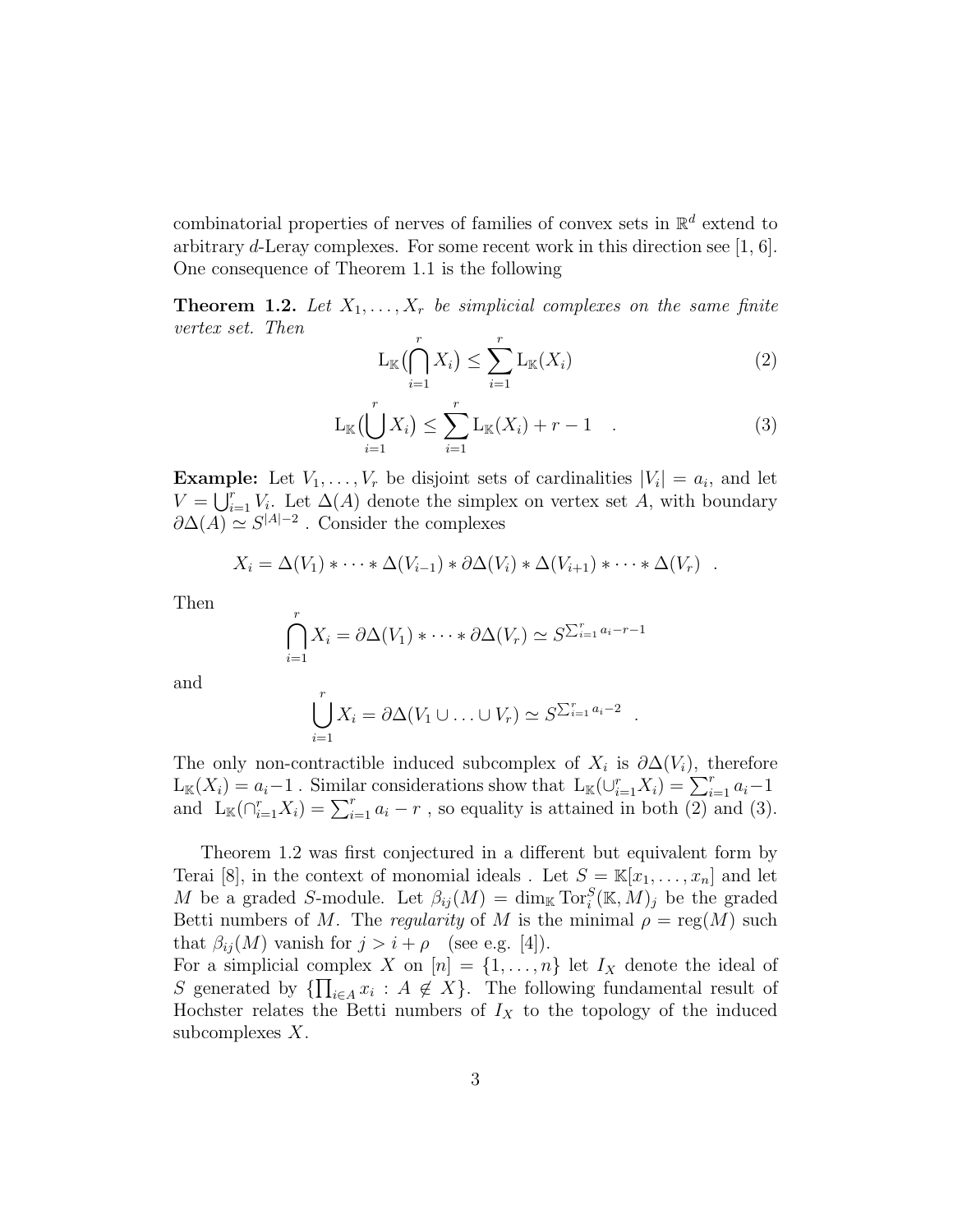Theorem 1.3 (Hochster [5]).

$$
\beta_{ij}(I_X) = \sum_{|W|=j} \dim_{\mathbb{K}} \tilde{H}_{j-i-2}(X[W]) . \tag{4}
$$

Hochster's formula (4) implies that  $reg(I_X) = L_K(X) + 1$ . The case  $r = 2$ of Theorem 1.2 is therefore equivalent to the following result conjectured by Terai [8].

Theorem 1.4. *Let* X *and* Y *be simplicial complexes on the same vertex set. Then*

$$
reg(I_X + I_Y) = reg(I_{X \cap Y}) \le reg(I_X) + reg(I_Y) - 1
$$
  

$$
reg(I_X \cap I_Y) = reg(I_{X \cup Y}) \le reg(I_X) + reg(I_Y) .
$$

Theorem 1.4 can also be formulated in terms of projective dimension. Let  $X^* = \{ \tau \subset [n] : [n] - \tau \notin X \}$  denote the Alexander dual of X. Terai [7] showed that

$$
pd(S/I_X) = \text{reg}(I_{X^*}) \quad . \tag{5}
$$

Using (5) it is straightforward to check that Theorem 1.4 is equivalent to

#### Theorem 1.5.

$$
pd(I_X \cap I_Y) \leq pd(I_X) + pd(I_Y)
$$
  
 
$$
pd(I_X + I_Y) \leq pd(I_X) + pd(I_Y) + 1 .
$$

In Section 2 we give a spectral sequence for the relative homology group  $H_*(Y, X \cap Y)$ , which directly implies Theorem 1.1. The proof of Theorem 1.2 is given in Section 3.

# 2 A Spectral Sequence for  $H_*(Y, X \cap Y)$

Let K be a simplicial complex. The subdivision  $sd(K)$  is the order complex of the set of the non-empty simplices of K ordered by inclusion. For  $\sigma \in K$ let  $D_K(\sigma)$  denote the order complex of the interval  $[\sigma, \cdot] = {\tau \in K : \tau \supset \sigma}.$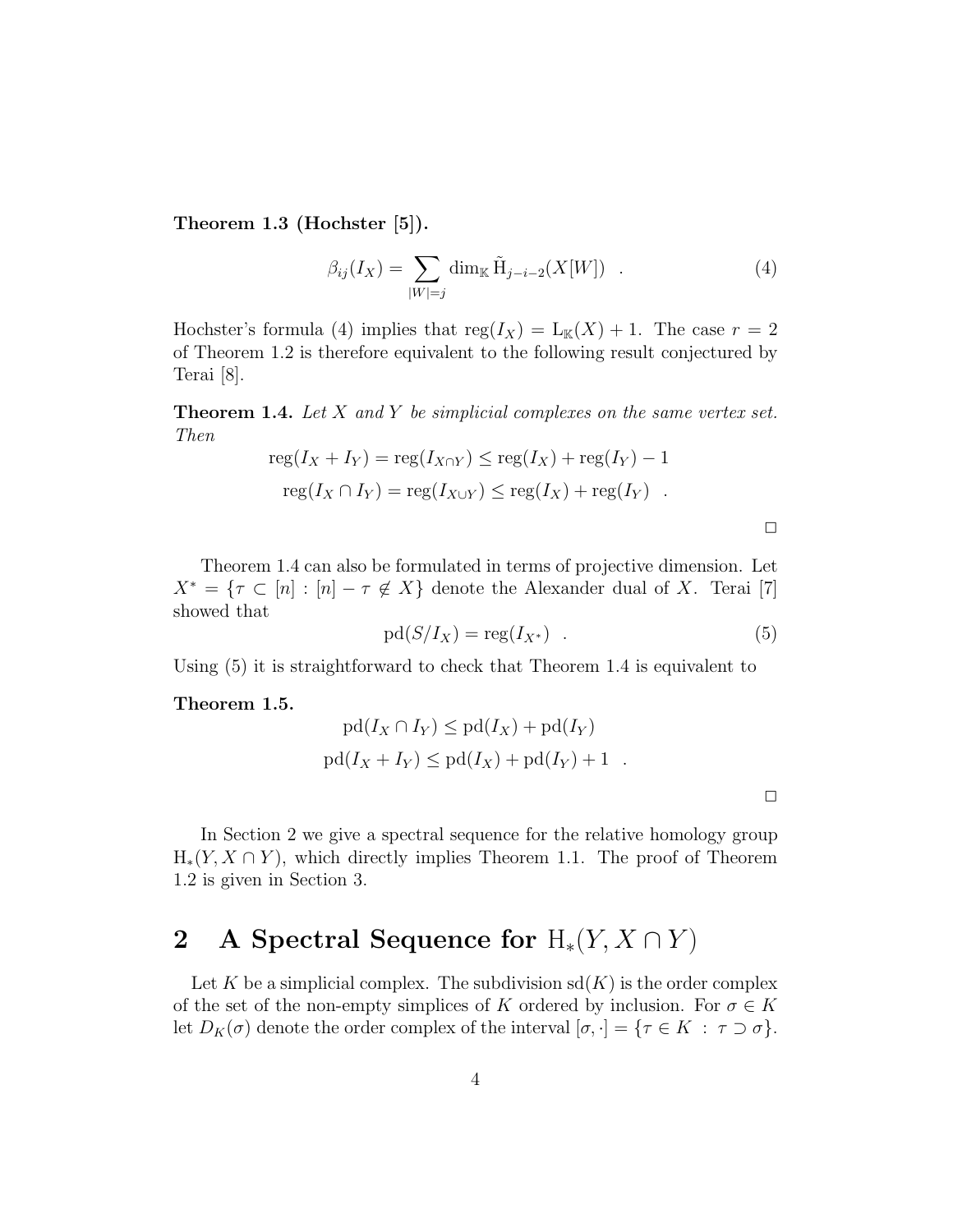$D_K(\sigma)$  is called the *dual cell* of  $\sigma$ . Let  $D_K(\sigma)$  denote the order complex of . the interval  $(\sigma, \cdot) = {\tau \in K : \tau \supsetneq \sigma}$ . Note that  $D_K(\sigma)$  is isomorphic to sd(lk( $K,\sigma$ )) via the simplicial map  $\tau \to \tau - \sigma$ . Since  $D_K(\sigma)$  is contractible, it follows that  $H_i(D_K(\sigma), \dot{D}_K(\sigma)) \cong \tilde{H}_{i-1}(\text{lk}(K, \sigma))$  for all  $i \geq 0$ . Write  $K(p)$ for the family of  $p$ -dimensional simplices in  $K$ . The proof of Theorem 1.1 depends on the following

Proposition 2.1. *Let* X *and* Y *be two complexes on the same vertex set* V *,* such that dim  $Y = n$ . Then there exists a homology spectral sequence  ${E_{p,q}^r}$ *converging to*  $H_*(Y, X \cap Y)$  *such that* 

$$
E_{p,q}^1 = \bigoplus_{\sigma \in Y(n-p)} \bigoplus_{\substack{i,j \ge 0 \\ i+j = p+q}} \tilde{H}_{i-1}(X[\sigma]) \otimes \tilde{H}_{j-1}(\text{lk}(Y,\sigma))
$$

*for*  $0 \le p \le n$ ,  $0 \le q$ , and  $E^1_{p,q} = 0$  *otherwise.* 

Proof: In the sequel we identify abstract complexes with their geometric realizations. Let  $\Delta$  denote the simplex on V. For  $0 \le p \le n$  let

$$
K_p = \bigcup_{\substack{\sigma \in Y \\ \dim \sigma \ge n-p}} \Delta[\sigma] \times D_Y(\sigma) \subset Y \times \text{sd}(Y)
$$

and

$$
L_p = \bigcup_{\substack{\sigma \in Y \\ \dim \sigma \ge n-p}} X[\sigma] \times D_Y(\sigma) \subset (X \cap Y) \times \text{sd}(Y) .
$$

Write  $K = K_n$ ,  $L = L_n$ . Let

$$
\pi: K \to \bigcup_{\sigma \in Y} \Delta[\sigma] = Y
$$

denote the projection on the first coordinate. For a point  $z \in Y$ , let  $\tau =$ supp(z) denote the minimal simplex in Y containing z. The fiber  $\pi^{-1}(z) =$  $\{z\} \times D_Y(\tau)$  is a cone, hence  $\pi$  is a homotopy equivalence. Similarly, the restriction

$$
\pi_{|L}: L \to \bigcup_{\sigma \in Y} X[\sigma] = X \cap Y
$$

is a homotopy equivalence. Let  $F_p = C_*(K_p, L_p)$  be the group of cellular chains of the pair  $(K_p, L_p)$ . The filtration  $0 \subset F_0 \subset \cdots \subset F_n = C_*(K, L)$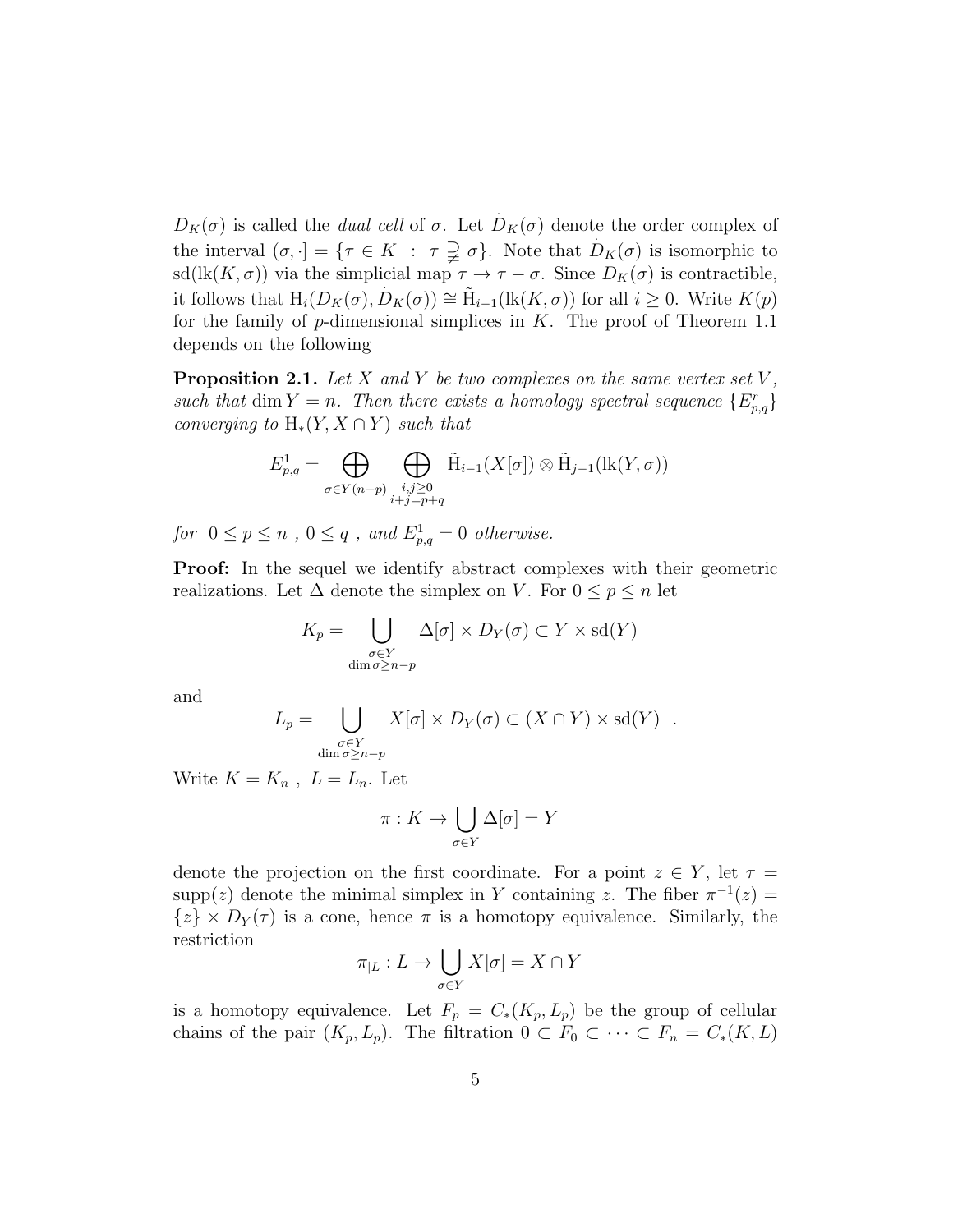gives rise to a homology spectral sequence  $\{E^r\}$  converging to  $H_*(K, L) \cong$  $H_*(Y, X \cap Y)$ . We compute  $E^1$  by excision and the Künneth formula:

$$
E_{p,q}^{1} = H_{p+q}(F_{p}/F_{p-1}) \cong H_{p+q}(K_{p}, L_{p} \cup K_{p-1}) \cong
$$
  
\n
$$
H_{p+q}(\bigcup_{\sigma \in Y(n-p)} \Delta[\sigma] \times D_{Y}(\sigma), \bigcup_{\sigma \in Y(n-p)} X[\sigma] \times D_{Y}(\sigma) \cup \Delta[\sigma] \times D_{Y}(\sigma)) \cong
$$
  
\n
$$
\bigoplus_{\sigma \in Y(n-p)} H_{p+q}(\Delta[\sigma] \times D_{Y}(\sigma), X[\sigma] \times D_{Y}(\sigma) \cup \Delta[\sigma] \times D_{Y}(\sigma)) \cong
$$
  
\n
$$
\bigoplus_{\sigma \in Y(n-p)} \bigoplus_{i+j=p+q} H_{i}(\Delta[\sigma], X[\sigma]) \otimes H_{j}(D_{Y}(\sigma), D_{Y}(\sigma)) \cong
$$
  
\n
$$
\bigoplus_{\sigma \in Y(n-p)} \bigoplus_{i+j=p+q} \tilde{H}_{i-1}(X[\sigma]) \otimes \tilde{H}_{j-1}(\text{lk}(Y, \sigma)) .
$$

Remark: The derivation of the above spectral sequence may be viewed as a simple application of the method of simplicial resolutions. See Vassiliev's papers [9, 10] for a description of this technique, and for far reaching applications to plane arrangements and to spaces of Hermitian operators.

Proof of Theorem 1.1: By Proposition 2.1

$$
\tilde{h}_{k-1}(X \cap Y) \leq \tilde{h}_{k-1}(Y) + h_k(Y, X \cap Y) \leq
$$
\n
$$
\tilde{h}_{k-1}(Y) + \sum_{p+q=k} \dim E_{p,q}^1 =
$$
\n
$$
\tilde{h}_{k-1}(Y) + \sum_{\substack{\emptyset \neq \sigma \in Y \\ \dim \sigma \geq n-k}} \sum_{i+j=k} \tilde{h}_{i-1}(X[\sigma]) \cdot \tilde{h}_{j-1}(\text{lk}(Y, \sigma)) \leq
$$
\n
$$
\sum_{\sigma \in Y} \sum_{i+j=k} \tilde{h}_{i-1}(X[\sigma]) \cdot \tilde{h}_{j-1}(\text{lk}(Y, \sigma)) .
$$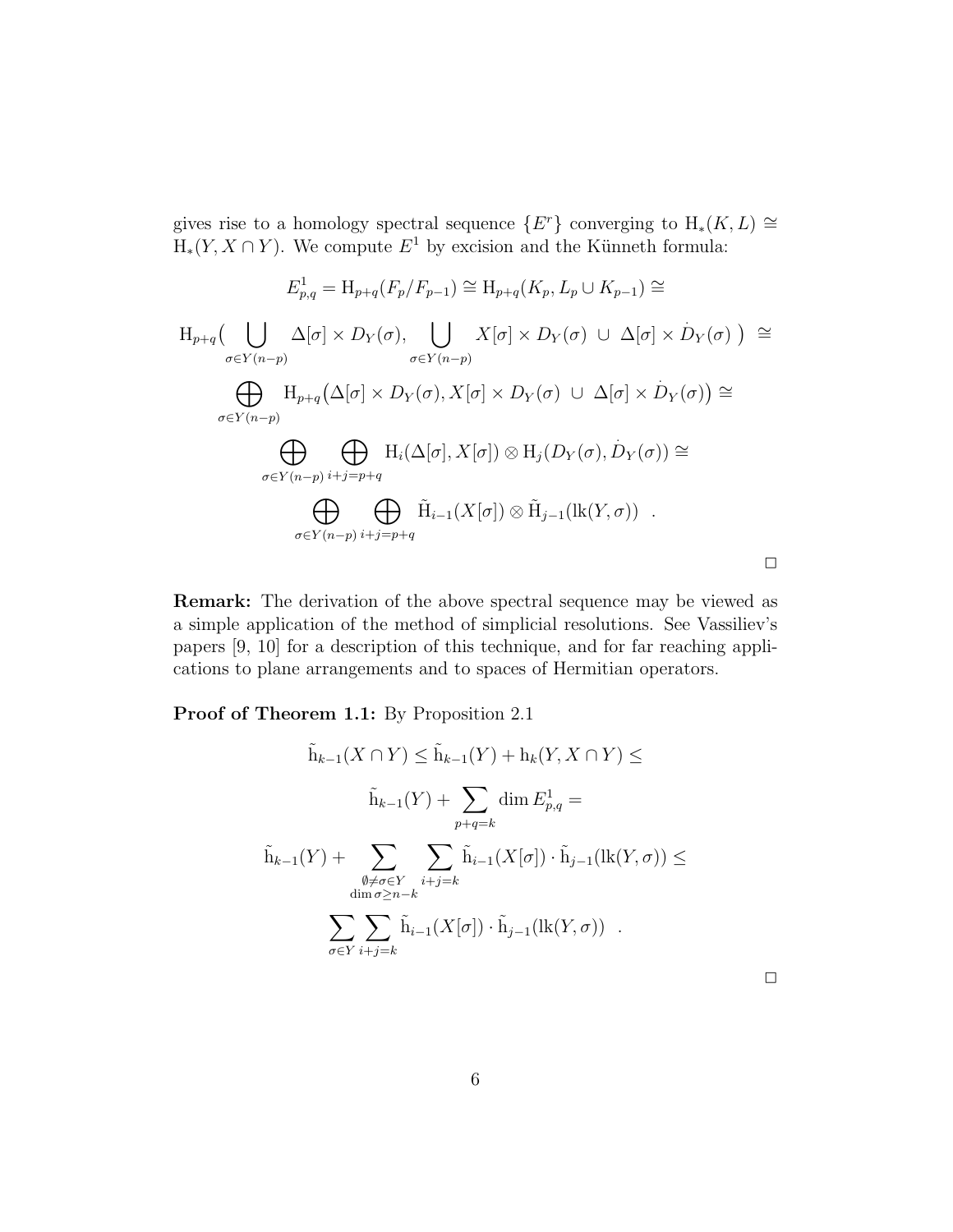### 3 Intersection of Leray Complexes

We first recall a well-known characterization of d-Leray complexes. For completeness we include a proof.

Proposition 3.1. *For a simplicial complex* X*, the following conditions are equivalent:*

- *(i)*  $X$  *is d-Leray over*  $K$ *.*
- *(ii)*  $\tilde{H}_i(lk(X, \sigma)) = 0$  *for every*  $\sigma \in X$  *and*  $i \geq d$ *.*

It will be convenient to prove a slightly more general result. Let  $k, m$ 0. We say that a simplicial complex X on V satisfies *condition*  $P(k, m)$  if  $\tilde{H}_i\big(\text{lk}(X[A], B)\big) = 0$  for all  $B \subset A \subset V$  such that  $|A| \geq |V| - k$ ,  $|B| \leq m$ .

Claim 3.2. *If*  $k \geq 0$  *and*  $m \geq 1$  *then conditions*  $P(k, m)$  *and*  $P(k+1, m-1)$ *are equivalent.*

**Proof:** Suppose  $B \subset A \subset V$  and  $B_1 \subset A_1 \subset V$  satisfy  $B = B_1 \cup \{v\}$ ,  $A =$  $A_1 \cup \{v\}$  for some  $v \notin A_1$ , and let

$$
Z_1 = \text{lk}(X[A_1], B_1) \quad , \quad Z_2 = \text{St}(\text{lk}(X[A], B_1), v) \quad .
$$

Then

$$
Z_1 \cup Z_2 = \text{lk}(X[A], B_1) \quad , \quad Z_1 \cap Z_2 = \text{lk}(X[A], B)
$$

and by Mayer-Vietoris there is an exact sequence

$$
\dots \to \tilde{H}_{i+1}(\text{lk}(X[A], B_1)) \to \tilde{H}_i(\text{lk}(X[A], B)) \to
$$
  

$$
\tilde{H}_i(\text{lk}(X[A_1], B_1)) \to \tilde{H}_i(\text{lk}(X[A], B_1)) \to \dots
$$
 (6)

 $P(k, m) \Rightarrow P(k + 1, m - 1)$ : Suppose X satisfies  $P(k, m)$  and let  $B_1 \subset$  $A_1 \subset V$  such that  $|V| - |A_1| = k+1$  and  $|B_1| \leq m-1$ . Choose a  $v \in V - A_1$ and let  $A = A_1 \cup \{v\}$ ,  $B = B_1 \cup \{v\}$ . Let  $i \geq d$ , then by the assumption on  $X$ , both the second and the fourth terms in  $(6)$  vanish. It follows that  $\tilde{H}_i\big(k(X[A_1], B_1)\big) = 0$  as required.

 $P(k+1, m-1) \Rightarrow P(k, m)$ : Suppose X satisfies  $P(k+1, m-1)$  and let  $B \subset A \subset V$  such that  $|V| - |A| \leq k$  and  $|B| = m$ . Choose a  $v \in B$  and let  $A_1 = A - v$ ,  $B_1 = B - v$ . Let  $i \ge d$ , then by the assumption on X, both the first and the third terms in (6) vanish. It follows that  $H_i(lk(X[A], B)) = 0$ as required.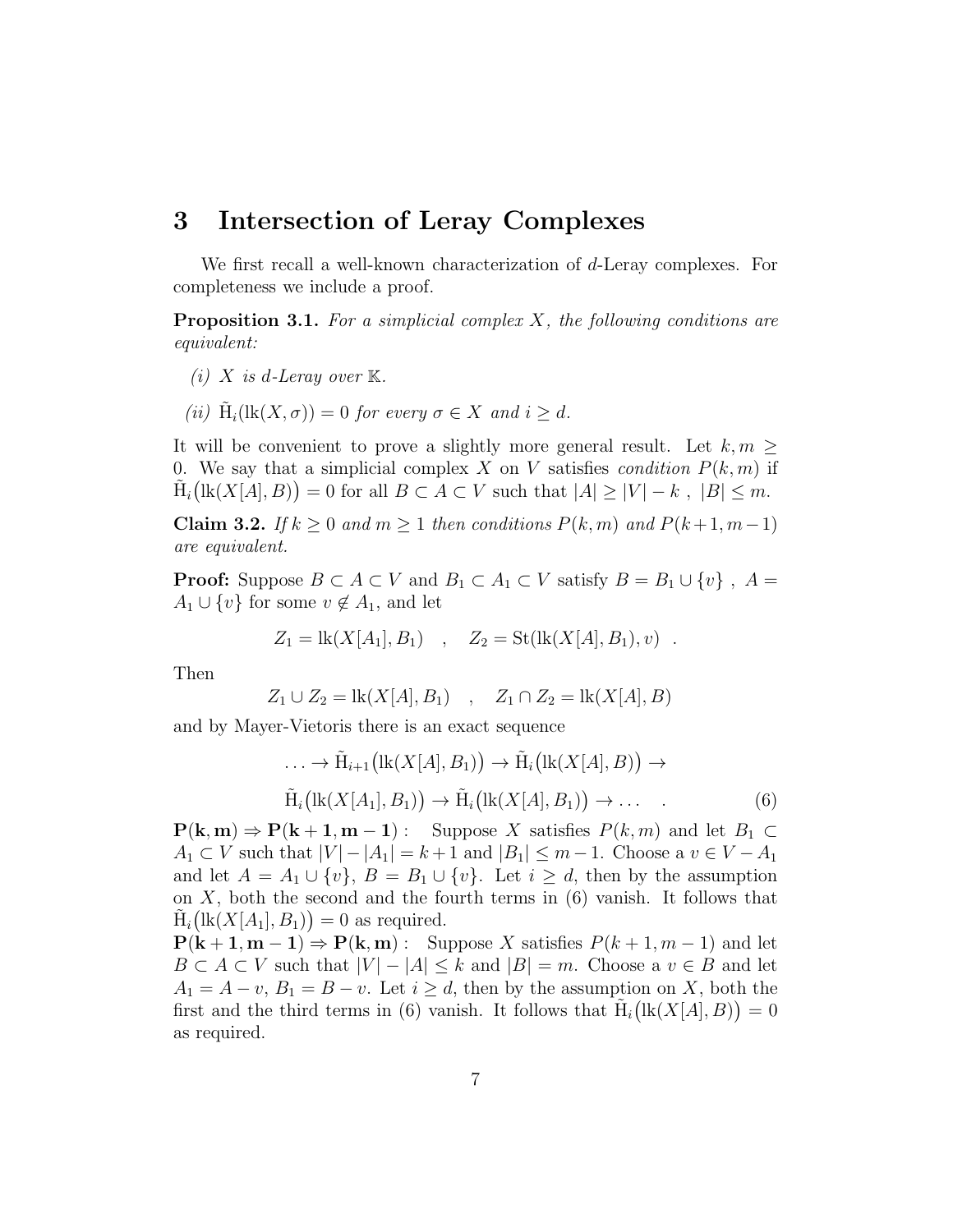**Proof of Proposition 3.1:** Let X be a complex on n vertices. Then (i) is equivalent to  $P(n, 0)$ , while (ii) is equivalent to  $P(0, n)$ . On the other hand,  $P(n, 0)$  and  $P(0, n)$  are equivalent by Claim 3.2.

 $\Box$ 

 $\Box$ 

**Proof of Theorem 1.2:** By induction it suffices to consider the  $r = 2$ case. Let X, Y be complexes on V with  $L_K(X) = a$ ,  $L_K(Y) = b$ , and let  $k > a + b$ . Then for any  $\sigma \in Y$  and for any i, j such that  $i + j = k$ , either  $i > a$  hence  $\tilde{h}_{i-1}(X[\sigma]) = 0$ , or  $j > b$  which by Proposition 3.1 implies that  $\tilde{h}_{j-1}(\text{lk}(Y,\sigma)) = 0.$  By Theorem 1.1 it then follows that  $\tilde{h}_{k-1}(X \cap Y) = 0.$ Therefore

$$
L_{\mathbb{K}}(X \cap Y) \le \max_{S \subset V} (L_{\mathbb{K}}(X[S]) + L_{\mathbb{K}}(Y[S])) = L_{\mathbb{K}}(X) + L_{\mathbb{K}}(Y) . \tag{7}
$$

Next, let  $k \geq L_{K}(X) + L_{K}(Y) + 1$ . Then by (7) and the Mayer-Vietoris sequence

$$
\to \tilde{H}_k(X) \oplus \tilde{H}_k(Y) \to \tilde{H}_k(X \cup Y) \to \tilde{H}_{k-1}(X \cap Y) \to
$$

it follows that  $\tilde{H}_k(X \cup Y) = 0$ . Hence

$$
L_{K}(X \cup Y) \le \max_{S \subset V} (L_{K}(X[S]) + L_{K}(Y[S]) + 1) = L_{K}(X) + L_{K}(Y) + 1.
$$

**Acknowledgment:** We thank Jürgen Herzog for his comments concerning the commutative algebra aspects of this work.

# References

- [1] N. Alon, G. Kalai, J. Matousek, R. Meshulam, Transversal numbers for hypergraphs arising in geometry, *Adv. in Appl. Math.* 29 (2002), 79–101.
- [2] A. Björner, Topological methods, in *Handbook of Combinatorics* (R. Graham, M. Grötschel, and L. Lovász, Eds.), 1819–1872, North-Holland, Amsterdam, 1995.